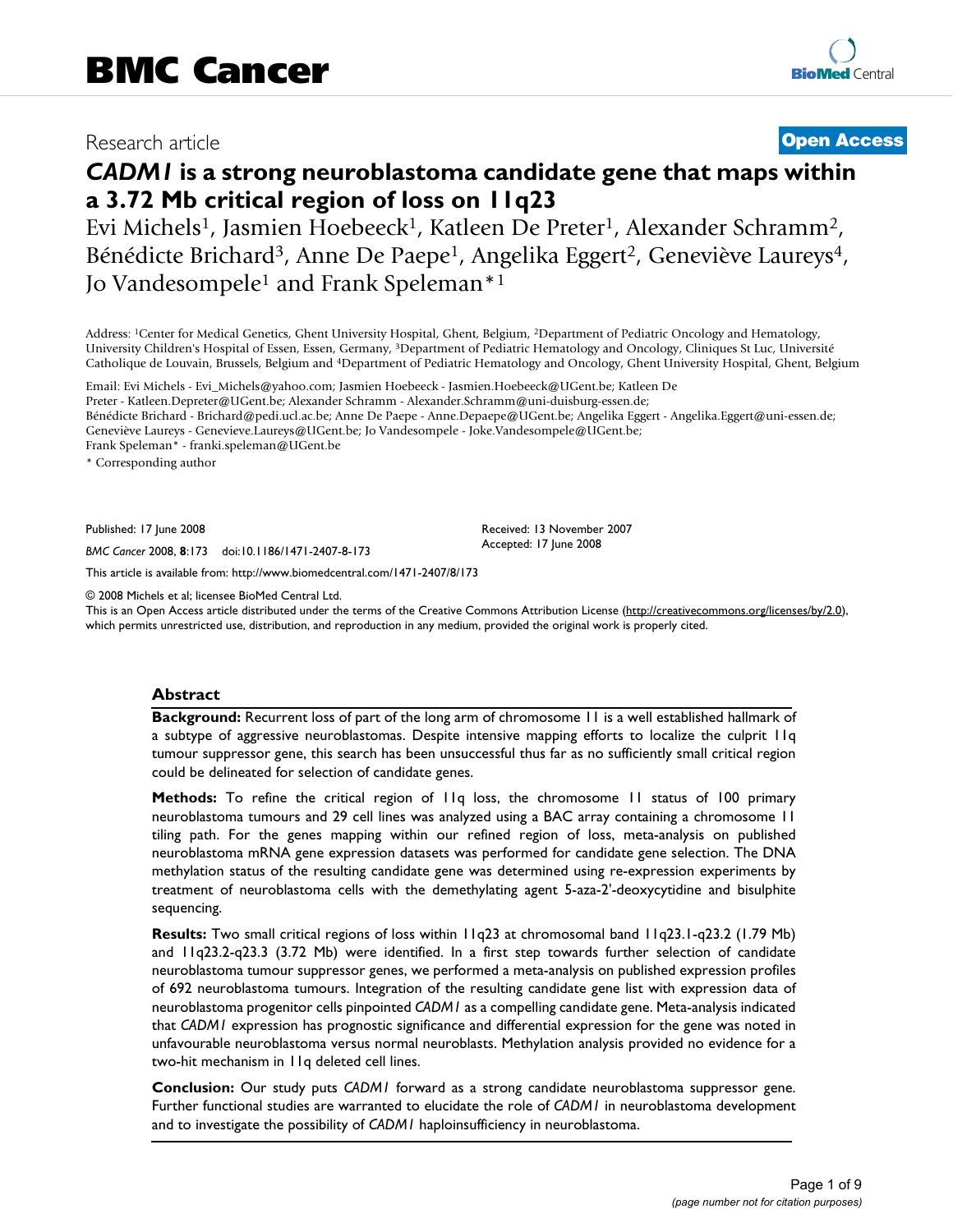#### **Background**

Neuroblastoma (NB) is a rare but often highly aggressive tumour in children. Despite intensive gene copy number and mRNA expression studies thus far only two genes, namely *MYCN* [1]and *PHOX2B* [2-4] have been found to be directly implicated in NB development. In order to provide clues for more effective therapies, insights into the molecular pathogenesis of this tumour are urgently needed. Analyses of recurrent patterns of somatically acquired DNA copy number alterations resulted in the delineation of three major genetic subgroups with predictive tumour behaviour (subtype 1, 2A and 2B), of which subtype 2A NB represents an aggressive subgroup of metastatic NB [5,6] characterised by loss of 11q, gain of 17q and a normal *MYCN* copy number status [6].

Deletion of the long arm of chromosome 11 is found in 15–22% of sporadic NB [5-10] and has also been described in constitutional cases of NB [11,12], suggesting the presence of one or more tumour suppressor gene(s) on chromosome 11. Functional evidence for a NB tumour suppressor gene at 11q came from microcell mediated chromosome transfer (MMCT) experiments, in which transfer of an intact chromosome 11 in a NB cell line with 11q loss resulted in a more differentiated phenotype [13]. Array comparative genomic hybridisation (array CGH) analysis of these MMCT hybrids revealed 11q25 as a plausible location for a NB differentiation gene [14]. Extensive microsatellite heterozygosity mapping studies however point at various critical regions of loss, located at 11q23.3 [7] and within the chromosomal region 11q14-11q23 [15]. Despite these mapping efforts, no genes with proven tumour suppressor activity in NB have been identified thus far.

In this study, we used an integrated approach combining high resolution copy number profiling and gene expression meta-analysis. This approach identified *CADM1* as a strong candidate 11q tumour suppressor gene with prognostic power, which possibly exerts its effect through haplo-insufficiency.

#### **Methods**

#### *Array CGH copy number profiling of NB patients and cell lines*

A description of the primary NB tumour samples and NB cell lines as well as the array CGH procedure is given in Michels et al. [16]. Twenty-five additional tumour cases were profiled for this study, including 4 stage 1, 3 stage 2, 6 stage 3, 9 stage 4 and 3 stage 4S tumours according to the International Neuroblastoma Staging System [17]. The maximal size of the lost region is determined as the distance between the two normal clones flanking the lost clones. Detailed data for 75 tumours are published by Michels et al. [16]. Detailed data for the 25 additionally profiled tumour cases are available in Additional File 1. Data for all tumours are also accessible from the webtool arrayCGHbase [18,19]. Mapping data are based on Ensembl v44.

#### *Meta-analysis of published NB gene expression datasets*

Expression data were collected from seven independent gene expression studies in NB [20-26]. For each of the individual expression studies Cox regression analysis (enter method) was performed for each gene present in the defined SROs using the SPSS 15 software, allowing to pinpoint genes within our SROs having prognostic power. Next, in four studies for which genomic data were available [21,22,25,26], tumours were also classified according to the three major NB subtypes: subtype 1 (characterised by mainly numerical aberrations and not 11q loss or *MYCN* amplification), 2A (characterised by 11q loss, without *MYCN* amplification) or 2B (characterised by *MYCN* amplification). Following this subclassification an independent Kruskal-Wallis analysis was performed for each of the four studies using the R software package with multiple testing correction. Genes were considered to be significant when a p-value < 0.5 was calculated (Additional file 2).

Following these analyses, an intersection was made between genes that were prognostically significant (Cox regression analysis) in more than three independent studies and genes which had subgroup discriminating power in more than two independent studies (Kruskal-Wallis analysis) to identify the strongest candidate genes (see results and discussion).

#### *mRNA expression analysis for* **CADM1** *in cell lines untreated or treated with DAC*

NB cells were plated at day 0 and treated 24 h later with 3 μM DAC during 3 days. The NB cell line panel consisted of CHP-134, CHP-901, CHP-902R, CLB-GA, GI-C-IN, IMR-32, LA-N-1, LA-N-2, N206, NBL-S, NGP, NLF, NMB, SH-SY5Y, SH-SY5Y TrkA, SJNB-1, SJNB-8, SJNB-12, SK-N-AS, SMS-KAN, SMS-KCNR and STA-NB-1.2. Cells were harvested and RNA was extracted for real-time quantitative PCR using the RNeasy Mini kit (Qiagen). Primers for *CADM1* and four stably expressed reference genes (*HPRT1*, *GAPDH*, *YWHAZ*, *HMBS*) are available in the public RTPrimerDB database [27-29] (gene (RTPrimerDB-ID): *HPRT1* (7), *GAPDH* (3), *YWHAZ* (7), *HMBS* (4) and *CADM1* (3770)). DNAse treatment and real-time PCR analysis were performed as previously reported [30].

#### *Bisulphite sequencing*

A cell line panel was composed including CHP-134, CHP-901, CLB-GA, GI-C-IN-1, LA-N-1, LA-N-5, NB-13, NB-19, N206, NBL-S, NGP, NLF, SHEP, SJNB-1, SJNB-6, SJNB-8, SJNB-10, SJNB-1.2, SK-N-AS, SKN-BE (1n), SK-N-BE (2c),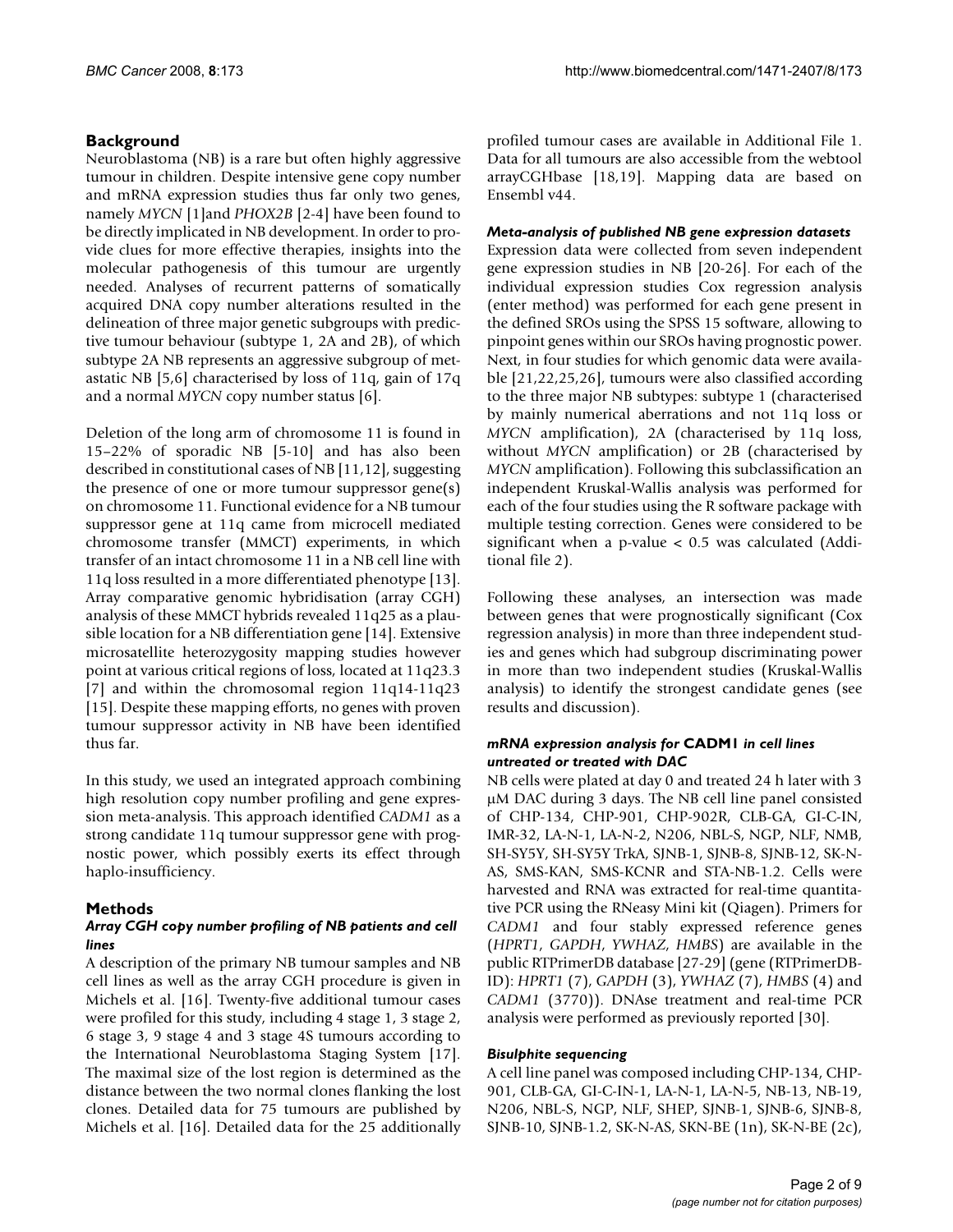SK-N-FI, SMS-KAN, SMS-KCNR, STA-NB-3, STA-NB-8, STA-NB-9, STA-NB-10, STA-NB-1.2, TR-14 and UHG-NP. Approximately 1 μg of DNA was modified with sodium bisulphite using the EZ DNA Methylation Kit (Zymo Research). The resulting modified DNA was used as a template in a PCR reaction. Briefly, PCR reaction was carried out in a 50 μl reaction containing 30 ng of bisulphite modified DNA, 1× Platinum Taq PCR reaction buffer (Invitrogen), 6 mM MgCl<sub>2</sub>, 200  $\mu$ m of each dNTP, 1.25 U Platinum Taq polymerase (Invitrogen) and 300 nm of each primer. PCR cycling conditions were as follows: 4 min of initial denaturation at 93°C, followed by 40 cycles of 30 s denaturation at 93°C, 50 s of annealing at 57°C and 30 s of extension at 72°C, followed by a final extension step of 4 min at 72°C. Primers were developed using Bisearch [31,32] and tested for specificity using our in house developed methBLAST software [33] and are available in the public methPrimerDB database [33](ID 243). The primers were designed to assess the methylation status of 20 CpG sites situated upstream of the transcription start 4 μl of PCR product was cloned into TOPO-TA vector and transformed into *E. coli* TOP10F' cells (Invitrogen) and 10 positive clones were randomly selected for direct sequencing using universal M13 primers. As a control, normal human genomic DNA and SssI methylase (New England Biolabs) treated DNA were processed respectively as a negative and a positive control for methylation after bisulphite modification and evaluated for overall bisulphite conversion using sequencing. A 100% conversion was reached (data not shown). Furthermore, we verified for preferential amplification of unmethylated or methylated alleles through sequencing of artificial mixture samples from normal DNA and different concentrations of methylated DNA. We could confirm no amplification bias (data not shown).

### **Results and Discussion**

In an attempt to more accurately map 11q losses and to identify potential homozygous losses that were previously missed using low resolution analyses, we performed high resolution BAC array CGH copy number profiling on 100 primary NB tumours (16 stage 1, 12 stage 2, 21 stage 3, 40 stage 4 and 11 stage 4S tumours) and 29 cell lines using a 1 Mb BAC array supplemented with a chromosome 11q tiling path (position 63–72 Mb (11q13) and 84–134 Mb (11q14.1-qter)). Three patterns of chromosome 11 loss could be observed. Twenty-four (24%) tumours showed loss of the entire chromosome 11. These tumours consisted of predominantly low stage tumours with an overall pattern of numerical imbalances. In addition, also 3 cell lines (10%) showed whole chromosome 11 loss. Seventeen tumours (17%) and 16 cell lines (55%) showed partial 11q loss. Most deletions were large encompassing the distal end of 11q, in keeping with data from literature [6- 10,15,34,35]. In cell lines CLB-GA, SMS-KAN, and NB-5,

small interstitial losses were detected (respectively minimal 42.90, 30.84, and 4.76 Mb in size). To our knowledge this is the first report of interstitial 11q loss in SMS-KAN and NB-5 cell lines. No homozygous 11q losses were observed.

Two common minimal regions of loss (shortest region of overlap, SRO) at 11q23 could be delineated (Figure 1). The telomeric SRO (SRO1, 3.54–3.72 Mb, 11q23.2 q23.3) is delineated by the breakpoints in N206 (centromeric border) and SMS-KAN (telomeric border) and contains 31 genes. More centromeric, a second SRO (SRO2, 1.65–1.79 Mb, 11q23.1-q23.2) is delineated by the breakpoints in STA-NB3 (centromeric border) and NB-5 (telomeric border) and contains 12 genes. Recent evidence indicates that also miRNAs can function as tumour suppressor genes. According to the miRBase, [36,37] (August 2007, version 10.0) no miRNAs were however located within the defined SROs. The finding that the most distal SRO partially overlaps with the SRO defined by Guo et al. [7] and both SROs are positioned within the critical region defined by Maris et al. [15] validates our mapping efforts. Nevertheless, it is important to note that SRO mapping should always be interpreted with care as individual observations can dramatically reduce the size or location of the SRO. This is especially the case when including cell line data, in which alterations could be induced during culturing. In this respect, it should therefore be noted that NB cell lines have been proven to be very stable over time and that, although rare, interstitial 11q loss has also been described in primary NB tumours [6,7,15,38], further underscoring the relevance of our defined SRO regions.

To prioritize potential NB 11q candidate genes within the two critical regions, we performed a meta-analysis on publicly available gene expression data of 692 tumours from seven independent studies [20-26]. An overview of the obtained results is given in Additional file 2. In a first analysis we determined which genes in our SROs have prognostic power using Cox regression analysis. In total, 24 genes were prognostically significant in one or more studies (see Additional file 2), of which four *(CADM1, NCAM1, CD3E, ZNF259)* were significant in three or more studies. In the four studies for which DNA copy number data were available, we determined in a second analysis which genes could discriminate between the various NB subgroups (subtype 1, 2A, 2B) (Kruskal-Wallis test). This multi-group analysis was specifically applied instead of a binary comparison between 11q normal versus 11q deleted samples in order to avoid combining tumours with a distinct biology and prognosis. Thirteen genes had discriminative power, of which five were significant in at least two studies *(CADM1, NCAM1, BACE1, ZNF259, KIAA0999)*. Genes that were prognostic signifi-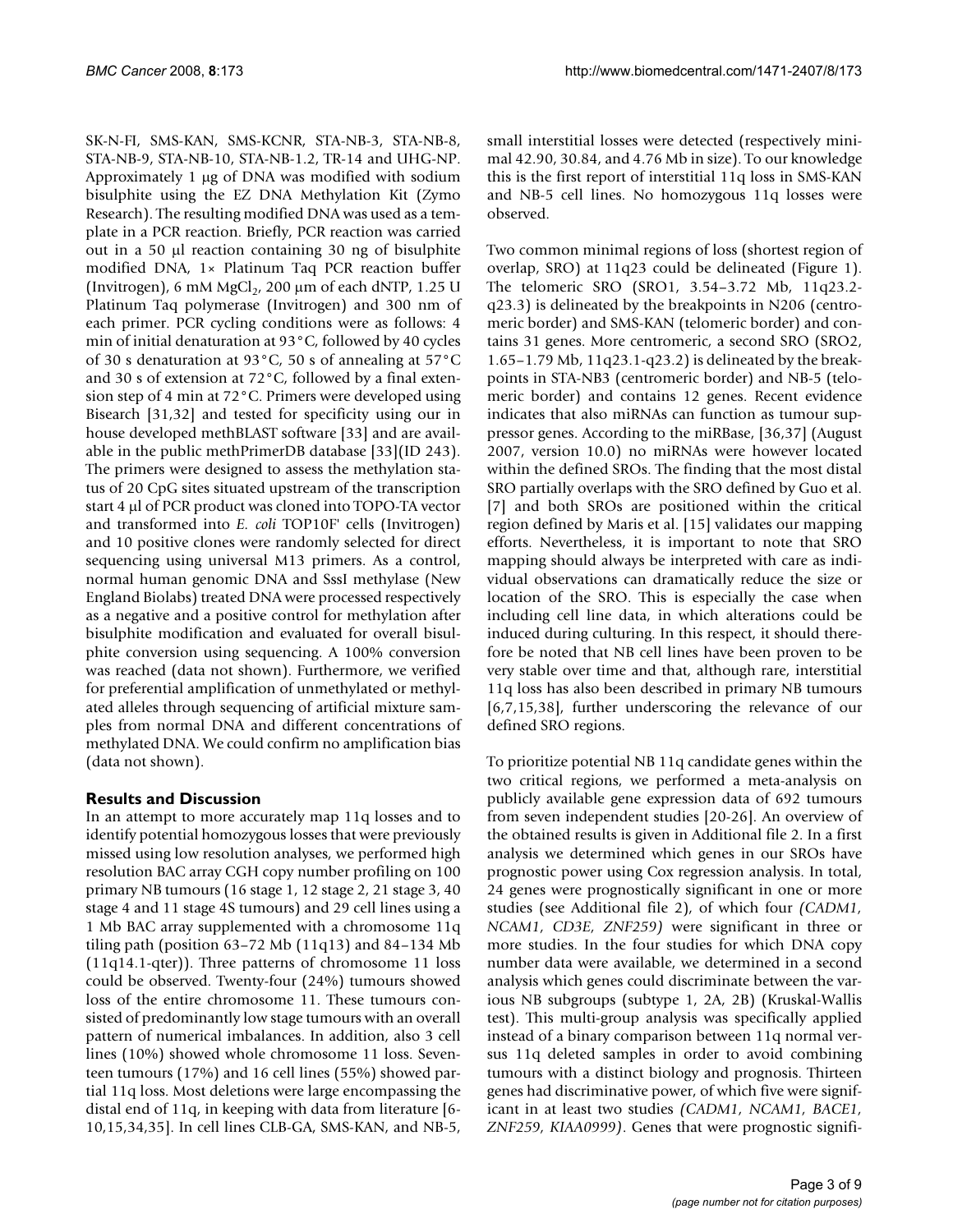

#### **Figure 1**

**Array CGH copy number profiling of chromosome 11 in neuroblastoma**. **Top**. Alignment of array CGH profiles for 17 primary tumours and 16 cell lines showing partial 11q loss. Copy number losses are indicated by black bars along the chromosome 11q ideogram (cen= centromere, tel= telomere). The common regions of loss are marked by dotted bars (SRO 1: dashed line, 3.54–3.72 Mb and SRO2: dotted line, 1.65–1.79 Mb).**Bottom**. Detailed view of genes within the two putative SROs.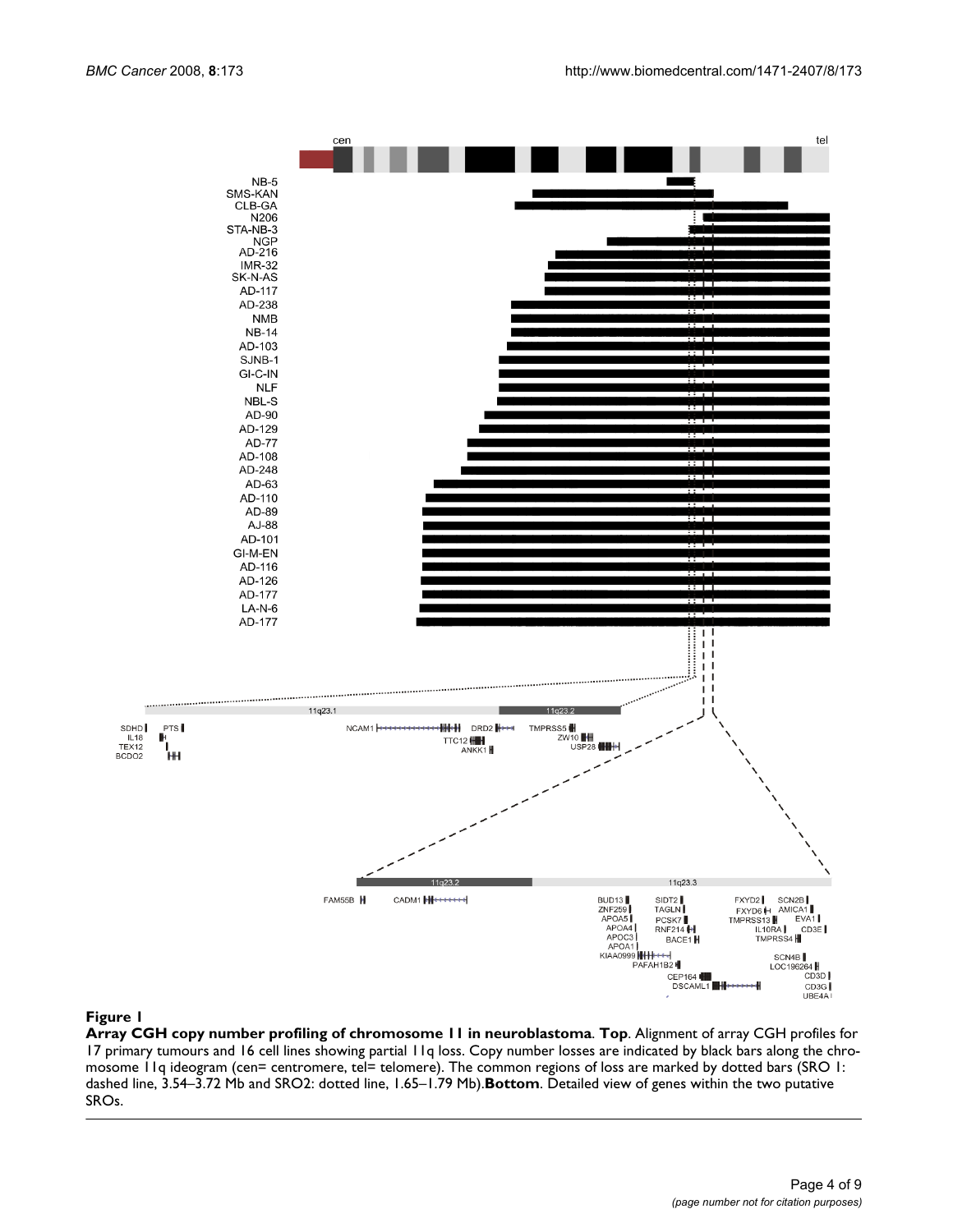cant in more than three independent studies and had subgroup discriminating power in more than two independent studies were considered as strong candidate genes (*CADM1, NCAM1* and *ZNF259)*.

*ZNF259* is a zinc finger protein involved in normal cell cycle progression [39]. *ZNF259* has been suggested as a modifier gene in spinal muscular atrophy [40], but no direct link with carcinogenesis has been established thus far. *NCAM1* is a neural cell adhesion molecule with an important role in tumour migration and metastasis. In a rat model it was demonstrated that *NCAM* transfected glioma cells show a decreased invasion compared to low *NCAM* expressing control cells [41]. Similarly, loss of *NCAM* in a transgenic mouse model of pancreatic β cell carcinogenesis caused the formation of lymph node metastasis, whereas *NCAM* overexpression prevented tumour metastasis [42]. In several tumour types, including colon carcinoma [43], gastrointestinal neoplasia [44] and astrocytic tumours [45], downregulation of *NCAM* expression and an associated poor survival has been described. In chemoresistant NB cells an enhanced invasive capacity was observed due to downregulation of *NCAM* adhesion receptors [46]. *CADM1* encodes a cellular adhesion molecule with a role in synaptic formation of neural cells [47]. This gene, also known as *IGSF4* (immunoglobulin superfamily, member 4) or *TSLC1* (tumour suppressor in lung cancer-1), is a *bona fide* tumour suppressor gene in non-small lung cancer and was identified by functional complementation of a frequently deleted region in nude mice [48]. Reduced or lost expression has been described in a variety of human cancers and *in vivo* suppression of tumorigenesis after restoration of expression has been demonstrated in esophageal cancer, cervical cancer and prostate cancer [49-52].

To select the most promising candidate gene within the three remaining candidate genes, we integrated the gene expression profile of normal NB precursor cells (see Additional file 2). The transcriptome information of these normal fetal neuroblasts represents a unique resource for identifying genes contributing to NB development and the malignant phenotype [21]. Remarkably *CADM1* was the only gene in our candidate list that was differentially expressed in NB versus neuroblasts using the Rank Product algorithm. A significantly lower expression of *CADM1* was observed when comparing unfavourable NB to neuroblasts [21]. This is in agreement with the Kruskall-Wallis data showing *CADM1* downregulation in unfavourable NB compared to favourable subtype 1 NB. Consequently, we consider *CADM1* to be a compelling candidate NB tumour suppressor gene for further analysis.

In several cancer types, two-hit inactivation of *CADM1* occurs by LOH and hypermethylation of the promoter region, whereas *CADM1* mutations are rare. Indeed, it was shown that only two *CADM1* sequence variants could be picked up in a panel of 31 NB cell lines [53], while in a study of 25 NB with proven *CADM1* allelic loss no mutations were found in the remaining allele [54]. Epigenetic modification has been described for several genes in NB [55,56]. To study if the remaining allele is subject to methylation and resulting epigenetic silencing, we measured *CADM1* mRNA expression in a panel of 22 NB cell lines before and after exposure to the demethylating agent 5 aza-2'-deoxycytidine (DAC). Four out of 13 cell lines with loss at the *CADM1* locus showed a more than two fold upregulation of *CADM1* mRNA expression after DAC treatment. This was also the case for two of the nine cell lines with normal *CADM1* copy number. Representative examples of mRNA expression before and after treatment with DAC are given in Figure 2. As the maximal observed expression upregulation was 4.4 fold in cell line CHP-134, these data were inconclusive to predict the involvement of methylation associated *CADM1* silencing in NB. Consequently, we performed bisulphite sequencing of twenty promoter region CpG dinucleotides in a panel of 31 NB cell lines (including the cell lines that were studied in the DAC experiment). Note, that the investigated CpG sites also cover the 93 bp consensus CpG region described by Kuramochi et al. [48]. Methylation of all studied CpG sites was identified in 12.5, 20 and 11% of analysed clones in the cell lines NGP, SH-EP and SK-N-BE(2c). It should be noted that NGP was also present in the panel of cell lines treated with DAC, where a more than two fold upregulation was observed after DAC treatment. However, in all other cell lines only sporadic CpG methylation was detected at low frequency (< 30%). Based on this evidence and taken in account that cell lines typically show a higher extent of CpG island methylation compared to primary NB, epigenetic *CADM1* inactivation probably does not play a major role in NB. The latter could explain the observed limited fold changes in the DAC re-expression data.

While *CADM1* forms an excellent positional and functional candidate tumour suppressor gene for NB, we can not exclude a role for the 2 other identified candidates suppressor genes *ZNF259* and *NCAM1*. Based on our own methylation and previously published mutation data, *CADM1* is most likely not inactivated through a two-hit Knudson mechanism. However, novel concepts in tumour suppressor genetics such as haploinsufficiency currently challenge the two-hit paradigm and are gaining importance in cancer genetics. Hence, an intriguing possibility is sensitivity of *CADM1* to gene dosage. In this respect, the observed reduced expression of *CADM1* in unfavourable NB as compared to normal neuroblasts is interesting. *CADM1* belongs to the family of immunoglobulin cell adhesion molecules and encodes a trans-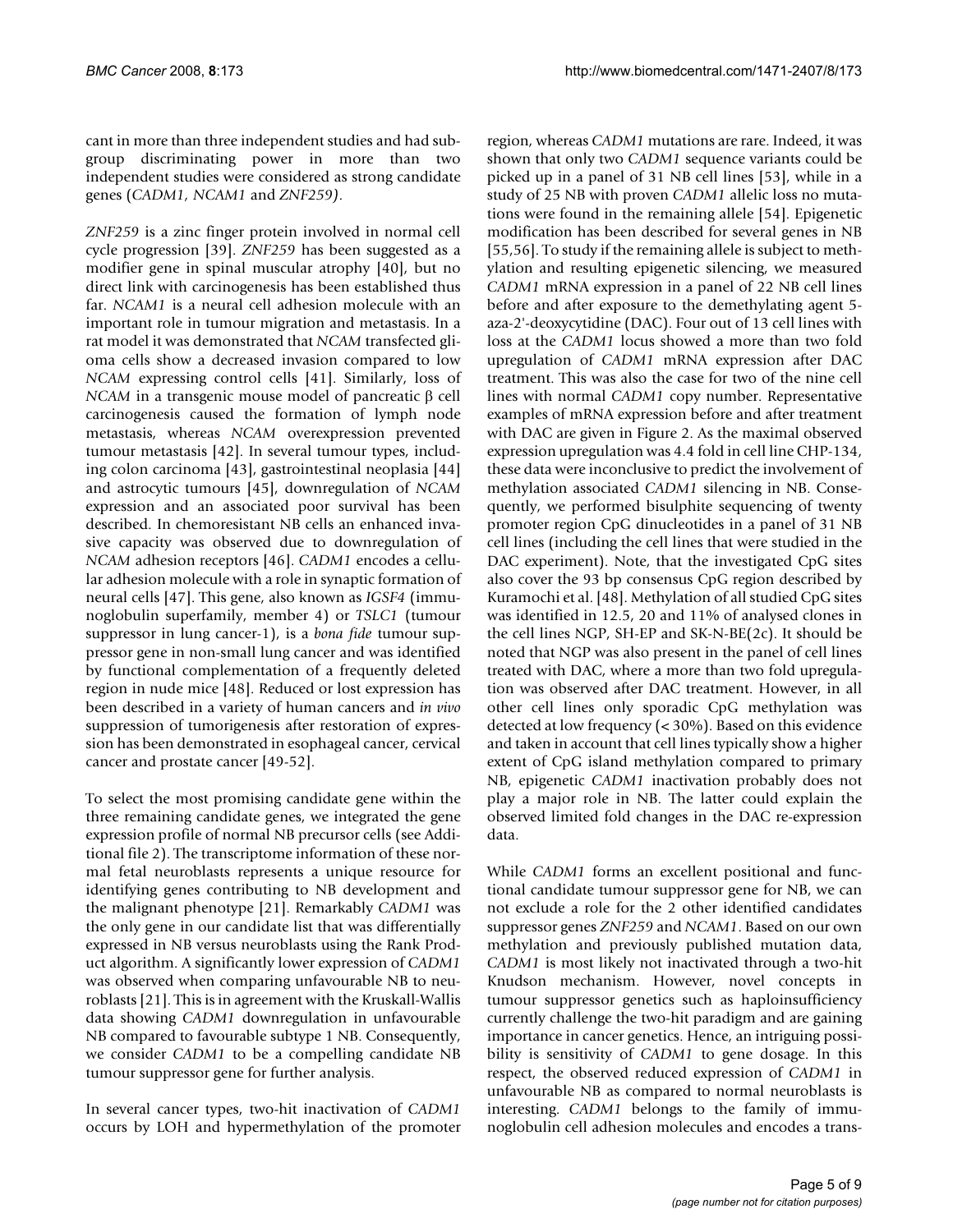

#### Representative examples of **Figure 2** *CADM1* mRNA expression in cell lines untreated (0) or treated with 5-aza-2'-deoxycytidine (DAC)

**Representative examples of** *CADM1* **mRNA expression in cell lines untreated (0) or treated with 5-aza-2' deoxycytidine (DAC)**. Cell lines NMB, NLF and CHP-134 show a more than 2-fold upregulation of *CADM1* expression after treatment with DAC. *CADM1* copy number status is indicated: NB cell lines GI-C-IN and CHP-134 show no loss of the *CADM1*  locus as determined by array CGH, while in NMB and NLF loss of *CADM1* was observed. All cell lines were unmethylated following bisulphite sequencing. Lowest expression is rescaled to 1.

membrane glycoprotein involved in cell-cell interactions. As disruption or altering of cell-cell interactions is an important feature of tumour invasion and metastasis, it could therefore be hypothesised that one working *CADM1* allele is insufficient to accomplish the normal gene function. This would make NB cells more aggressive and amenable for migration, invasion and metastasis formation. Furthermore, although the biological cascade of the CADM1 protein is not yet elucidated, it is interesting to note that *EPB41L3* – an established binding partner of *CADM1* [57] – has been described as higher expressed in mass screening NB tumours versus aggressive NB [58] and favourable NB versus unfavourable NB [21]. In 4/5 data sets, for which expression data on *CADM1* and *EPB41L3* were available, also a significant positive correlation between *CADM1* and *EPB41L3* mRNA expression was found (p < 0.05). Further research should therefore be performed to elucidate the involvement of *CADM1* in NB.

#### **Conclusion**

Tumorigenesis is a multistep process characterised by a multitude of genetic and epigenetic alterations. In view of the limited success of classical genomic approaches towards the identification of NB tumour suppressor genes, we integrated high resolution array CGH with transcriptome analysis and identified *CADM1* as a candidate 11q tumour suppressor gene with prognostic power. *CADM1* does not seem to be inactivated through a two-hit mechanism in NB. However, due to the frequent involvement of *CADM1* in human tumorigenesis and its presumed role in invasion, a hallmark of malignancy, further studies should be performed to confirm *CADM1* involvement in NB and elucidate its mode of action.

#### **Competing interests**

The authors declare that they have no competing interests.

#### **Authors' contributions**

EM carried out the genomic studies and drafted the manuscript. JH performed the methylation study. KDP carried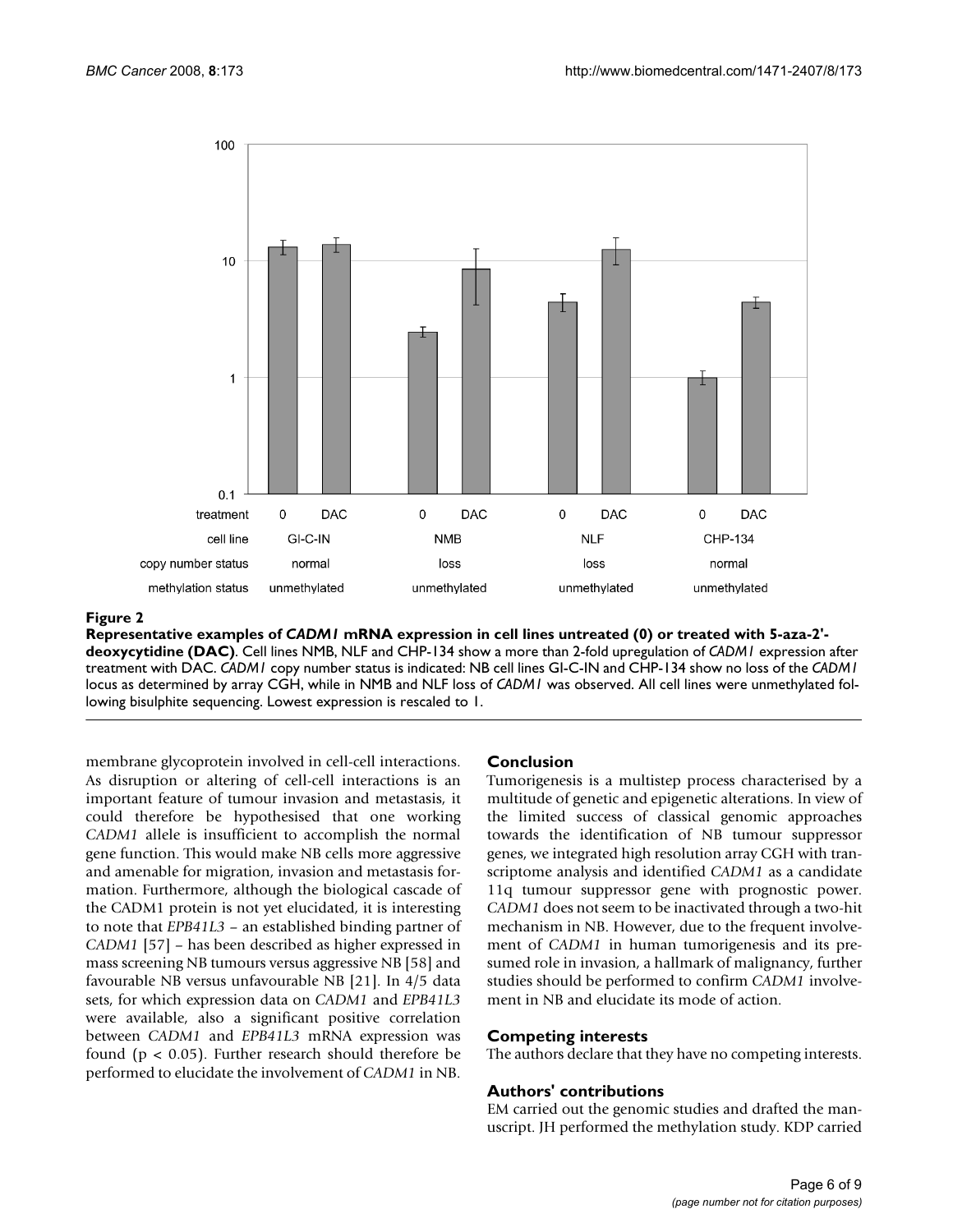out the meta-analysis of neuroblastoma mRNA expression data. GL, AS, AE and BB provided tumour material. JV and FS designed and coordinated the study, and edited the manuscript. All authors have reviewed the manuscript and FS, JV and ADP were the final editors of the manuscript.

#### **Additional material**

#### **Additional File 1**

*Clinical characteristics of 25 additionally profiled primary NB tumours* Click here for file

[\[http://www.biomedcentral.com/content/supplementary/1471-](http://www.biomedcentral.com/content/supplementary/1471-2407-8-173-S1.xls) 2407-8-173-S1.xls]

#### **Additional file 2**

*Meta-analysis on neuroblastoma gene expression data sets. Meta-analysis on publicly available neuroblastoma gene expression data sets for genes residing in the two delineated critical regions of loss. Genes that were statistically significant in one or more studies are represented and ordered from centromere to telomere. Black boxes represent a significant p-value (<0.05) in the respective study. Grey boxes represent absence of a gene specific probe on the expression array (nb: normal neuroblasts, NB: neuroblastoma, F: favorable and UF: unfavorable prognosis according to De Preter et al., 2006 [21]).*

Click here for file

[\[http://www.biomedcentral.com/content/supplementary/1471-](http://www.biomedcentral.com/content/supplementary/1471-2407-8-173-S2.xls) 2407-8-173-S2.xls]

#### **Acknowledgements**

We thank Justine Nuytens for assistance with bisulphite sequencing. We thank Raymond Stallings, Miki Ohira, Rüdiger Spitz, John Maris and the Children's Oncology group for providing updated clinical patient information.

Jasmien Hoebeeck is a postdoctoral researcher supported by a grant of the Ghent University (BOF 01P07406). Jo Vandesompele and Katleen De Preter are postdoctoral researchers of the Fund for Scientific Research (FWO) Flanders.

This work was supported by the Kinderkankerfonds (a nonprofit childhood cancer foundation under Belgian law), The Fund for Scientific Research, Flanders (Krediet aan Navorsers 1.5.243.05), FWO-grant G.0185.04, BOFgrant 011F1200 and 011B4300, concerted research fund (GOA, nr. 12051203) and the Stichting tegen Kanker. This text presents research results of the Belgian program of Interuniversity Poles of Attraction initiated by the Belgian State, Prime Minister's Office, Science Policy Programming.

#### **References**

- 1. Weiss WA, Godfrey T, Francisco C, Bishop JM: **[Genome-wide](http://www.ncbi.nlm.nih.gov/entrez/query.fcgi?cmd=Retrieve&db=PubMed&dopt=Abstract&list_uids=10811128) [screen for allelic imbalance in a mouse model for neuroblas](http://www.ncbi.nlm.nih.gov/entrez/query.fcgi?cmd=Retrieve&db=PubMed&dopt=Abstract&list_uids=10811128)[toma.](http://www.ncbi.nlm.nih.gov/entrez/query.fcgi?cmd=Retrieve&db=PubMed&dopt=Abstract&list_uids=10811128)** *Cancer Res* 2000, **60(9):**2483-2487.
- 2. Mosse YP, Laudenslager M, Khazi D, Carlisle AJ, Winter CL, Rappaport E, Maris JM: **[Germline PHOX2B mutation in hereditary](http://www.ncbi.nlm.nih.gov/entrez/query.fcgi?cmd=Retrieve&db=PubMed&dopt=Abstract&list_uids=15338462) [neuroblastoma.](http://www.ncbi.nlm.nih.gov/entrez/query.fcgi?cmd=Retrieve&db=PubMed&dopt=Abstract&list_uids=15338462)** *Am J Hum Genet* 2004, **75(4):**727-730.
- Trochet D, Bourdeaut F, Janoueix-Lerosey I, Deville A, de Pontual L, Schleiermacher G, Coze C, Philip N, Frebourg T, Munnich A, Lyonnet S, Delattre O, Amiel J: **[Germline mutations of the paired-like](http://www.ncbi.nlm.nih.gov/entrez/query.fcgi?cmd=Retrieve&db=PubMed&dopt=Abstract&list_uids=15024693) [homeobox 2B \(PHOX2B\) gene in neuroblastoma.](http://www.ncbi.nlm.nih.gov/entrez/query.fcgi?cmd=Retrieve&db=PubMed&dopt=Abstract&list_uids=15024693)** *Am J Hum Genet* 2004, **74(4):**761-764.
- 4. van Limpt V, Schramm A, van Lakeman A, Sluis P, Chan A, van Noesel M, Baas F, Caron H, Eggert A, Versteeg R: **[The Phox2B homeobox](http://www.ncbi.nlm.nih.gov/entrez/query.fcgi?cmd=Retrieve&db=PubMed&dopt=Abstract&list_uids=15516980) [gene is mutated in sporadic neuroblastomas.](http://www.ncbi.nlm.nih.gov/entrez/query.fcgi?cmd=Retrieve&db=PubMed&dopt=Abstract&list_uids=15516980)** *Oncogene* 2004, **23(57):**9280-9288.
- 5. Attiyeh EF, London WB, Mosse YP, Wang Q, Winter C, Khazi D, McGrady PW, Seeger RC, Look AT, Shimada H, Brodeur GM, Cohn SL, Matthay KK, Maris JM: **[Chromosome 1p and 11q deletions](http://www.ncbi.nlm.nih.gov/entrez/query.fcgi?cmd=Retrieve&db=PubMed&dopt=Abstract&list_uids=16306521) [and outcome in neuroblastoma.](http://www.ncbi.nlm.nih.gov/entrez/query.fcgi?cmd=Retrieve&db=PubMed&dopt=Abstract&list_uids=16306521)** *N Engl J Med* 2005, **353(21):**2243-2253.
- 6. Vandesompele J, Baudis M, De Preter K, Van Roy N, Ambros P, Bown N, Brinkschmidt C, Christiansen H, Combaret V, Lastowska M, Nicholson J, O'Meara A, Plantaz D, Stallings R, Brichard B, Van den Broecke C, De Bie S, De Paepe A, Laureys G, Speleman F: **[Unequiv](http://www.ncbi.nlm.nih.gov/entrez/query.fcgi?cmd=Retrieve&db=PubMed&dopt=Abstract&list_uids=15800319)[ocal delineation of clinicogenetic subgroups and develop](http://www.ncbi.nlm.nih.gov/entrez/query.fcgi?cmd=Retrieve&db=PubMed&dopt=Abstract&list_uids=15800319)ment of a new model for improved outcome prediction in [neuroblastoma.](http://www.ncbi.nlm.nih.gov/entrez/query.fcgi?cmd=Retrieve&db=PubMed&dopt=Abstract&list_uids=15800319)** *J Clin Oncol* 2005, **23(10):**2280-2299.
- 7. Guo C, White PS, Weiss MJ, Hogarty MD, Thompson PM, Stram DO, Gerbing R, Matthay KK, Seeger RC, Brodeur GM, Maris JM: **[Allelic](http://www.ncbi.nlm.nih.gov/entrez/query.fcgi?cmd=Retrieve&db=PubMed&dopt=Abstract&list_uids=10490829) [deletion at 11q23 is common in MYCN single copy neurob](http://www.ncbi.nlm.nih.gov/entrez/query.fcgi?cmd=Retrieve&db=PubMed&dopt=Abstract&list_uids=10490829)[lastomas.](http://www.ncbi.nlm.nih.gov/entrez/query.fcgi?cmd=Retrieve&db=PubMed&dopt=Abstract&list_uids=10490829)** *Oncogene* 1999, **18(35):**4948-4957.
- 8. Plantaz D, Vandesompele J, Van Roy N, Lastowska M, Bown N, Combaret V, Favrot MC, Delattre O, Michon J, Benard J, Hartmann O, Nicholson JC, Ross FM, Brinkschmidt C, Laureys G, Caron H, Matthay KK, Feuerstein BG, Speleman F: **[Comparative genomic](http://www.ncbi.nlm.nih.gov/entrez/query.fcgi?cmd=Retrieve&db=PubMed&dopt=Abstract&list_uids=11267980) [hybridization \(CGH\) analysis of stage 4 neuroblastoma](http://www.ncbi.nlm.nih.gov/entrez/query.fcgi?cmd=Retrieve&db=PubMed&dopt=Abstract&list_uids=11267980) reveals high frequency of 11q deletion in tumors lacking [MYCN amplification.](http://www.ncbi.nlm.nih.gov/entrez/query.fcgi?cmd=Retrieve&db=PubMed&dopt=Abstract&list_uids=11267980)** *Int J Cancer* 2001, **91(5):**680-686.
- Vandesompele J, Speleman F, Van Roy N, Laureys G, Brinskchmidt C, Christiansen H, Lampert F, Lastowska M, Bown N, Pearson A, Nicholson JC, Ross F, Combaret V, Delattre O, Feuerstein BG, Plantaz D: **[Multicentre analysis of patterns of DNA gains and losses in](http://www.ncbi.nlm.nih.gov/entrez/query.fcgi?cmd=Retrieve&db=PubMed&dopt=Abstract&list_uids=11464905) 204 neuroblastoma tumors: how many genetic subgroups [are there?](http://www.ncbi.nlm.nih.gov/entrez/query.fcgi?cmd=Retrieve&db=PubMed&dopt=Abstract&list_uids=11464905)** *Med Pediatr Oncol* 2001, **36(1):**5-10.
- 10. Vandesompele J, Van Roy N, Van Gele M, Laureys G, Ambros P, Heimann P, Devalck C, Schuuring E, Brock P, Otten J, Gyselinck J, De Paepe A, Speleman F: **[Genetic heterogeneity of neuroblastoma](http://www.ncbi.nlm.nih.gov/entrez/query.fcgi?cmd=Retrieve&db=PubMed&dopt=Abstract&list_uids=9739017) [studied by comparative genomic hybridization.](http://www.ncbi.nlm.nih.gov/entrez/query.fcgi?cmd=Retrieve&db=PubMed&dopt=Abstract&list_uids=9739017)** *Genes Chromosomes Cancer* 1998, **23(2):**141-152.
- 11. Koiffmann CP, Gonzalez CH, Vianna-Morgante AM, Kim CA, Odone-Filho V, Wajntal A: **[Neuroblastoma in a boy with MCA/MR syn](http://www.ncbi.nlm.nih.gov/entrez/query.fcgi?cmd=Retrieve&db=PubMed&dopt=Abstract&list_uids=7573155)[drome, deletion 11q, and duplication 12q.](http://www.ncbi.nlm.nih.gov/entrez/query.fcgi?cmd=Retrieve&db=PubMed&dopt=Abstract&list_uids=7573155)** *Am J Med Genet* 1995, **58(1):**46-49.
- 12. Mosse Y, Greshock J, King A, Khazi D, Weber BL, Maris JM: **[Identi](http://www.ncbi.nlm.nih.gov/entrez/query.fcgi?cmd=Retrieve&db=PubMed&dopt=Abstract&list_uids=14662434)[fication and high-resolution mapping of a constitutional 11q](http://www.ncbi.nlm.nih.gov/entrez/query.fcgi?cmd=Retrieve&db=PubMed&dopt=Abstract&list_uids=14662434) [deletion in an infant with multifocal neuroblastoma.](http://www.ncbi.nlm.nih.gov/entrez/query.fcgi?cmd=Retrieve&db=PubMed&dopt=Abstract&list_uids=14662434)** *Lancet Oncol* 2003, **4(12):**769-771.
- 13. Bader SA, Fasching C, Brodeur GM, Stanbridge EJ: **[Dissociation of](http://www.ncbi.nlm.nih.gov/entrez/query.fcgi?cmd=Retrieve&db=PubMed&dopt=Abstract&list_uids=1679663) [suppression of tumorigenicity and differentiation in vitro](http://www.ncbi.nlm.nih.gov/entrez/query.fcgi?cmd=Retrieve&db=PubMed&dopt=Abstract&list_uids=1679663) effected by transfer of single human chromosomes into** [human neuroblastoma cells.](http://www.ncbi.nlm.nih.gov/entrez/query.fcgi?cmd=Retrieve&db=PubMed&dopt=Abstract&list_uids=1679663) **2(5):**245-255.
- 14. De Preter K, Vandesompele J, Menten B, Carr P, Fiegler H, Edsjo A, Carter NP, Yigit N, Waelput W, Van Roy N, Bader S, Pahlman S, Speleman F: **[Positional and functional mapping of a neuroblast](http://www.ncbi.nlm.nih.gov/entrez/query.fcgi?cmd=Retrieve&db=PubMed&dopt=Abstract&list_uids=16000168)[oma differentiation gene on chromosome 11.](http://www.ncbi.nlm.nih.gov/entrez/query.fcgi?cmd=Retrieve&db=PubMed&dopt=Abstract&list_uids=16000168)** *BMC Genomics* 2005, **6:**97.
- 15. Maris JM, Guo C, White PS, Hogarty MD, Thompson PM, Stram DO, Gerbing R, Matthay KK, Seeger RC, Brodeur GM: **[Allelic deletion](http://www.ncbi.nlm.nih.gov/entrez/query.fcgi?cmd=Retrieve&db=PubMed&dopt=Abstract&list_uids=11464895) [at chromosome bands 11q14-23 is common in neuroblast](http://www.ncbi.nlm.nih.gov/entrez/query.fcgi?cmd=Retrieve&db=PubMed&dopt=Abstract&list_uids=11464895)[oma.](http://www.ncbi.nlm.nih.gov/entrez/query.fcgi?cmd=Retrieve&db=PubMed&dopt=Abstract&list_uids=11464895)** *Med Pediatr Oncol* 2001, **36(1):**24-27.
- 16. Michels E, Vandesompele J, De Preter K, Hoebeeck J, Vermeulen J, Schramm A, Molenaar JJ, Menten B, Marques B, Stallings RL, Combaret V, Devalck C, De Paepe A, Versteeg R, Eggert A, Laureys G, Van Roy N, Speleman F: **[ArrayCGH-based classification of neurob](http://www.ncbi.nlm.nih.gov/entrez/query.fcgi?cmd=Retrieve&db=PubMed&dopt=Abstract&list_uids=17823929)[lastoma into genomic subgroups.](http://www.ncbi.nlm.nih.gov/entrez/query.fcgi?cmd=Retrieve&db=PubMed&dopt=Abstract&list_uids=17823929)** *Genes Chromosomes Cancer* 2007, **46(12):**1098-1108.
- 17. Brodeur GM, Pritchard J, Berthold F, Carlsen NL, Castel V, Castelberry RP, De Bernardi B, Evans AE, Favrot M, Hedborg F, *et al.*: **[Revi](http://www.ncbi.nlm.nih.gov/entrez/query.fcgi?cmd=Retrieve&db=PubMed&dopt=Abstract&list_uids=8336186)[sions of the international criteria for neuroblastoma](http://www.ncbi.nlm.nih.gov/entrez/query.fcgi?cmd=Retrieve&db=PubMed&dopt=Abstract&list_uids=8336186) [diagnosis, staging, and response to treatment.](http://www.ncbi.nlm.nih.gov/entrez/query.fcgi?cmd=Retrieve&db=PubMed&dopt=Abstract&list_uids=8336186)** *J Clin Oncol* 1993, **11(8):**1466-1477.
- 18. **ArrayCGHbase** [\[http://medgen.ugent.be/arrayCGHbase\]](http://medgen.ugent.be/arrayCGHbase)
- 19. Menten B, Pattyn F, De Preter K, Robbrecht P, Michels E, Buysse K, Mortier G, De Paepe A, van Vooren S, Vermeesch J, Moreau Y, De Moor B, Vermeulen S, Speleman F, Vandesompele J: **[arrayCGH](http://www.ncbi.nlm.nih.gov/entrez/query.fcgi?cmd=Retrieve&db=PubMed&dopt=Abstract&list_uids=15910681)-**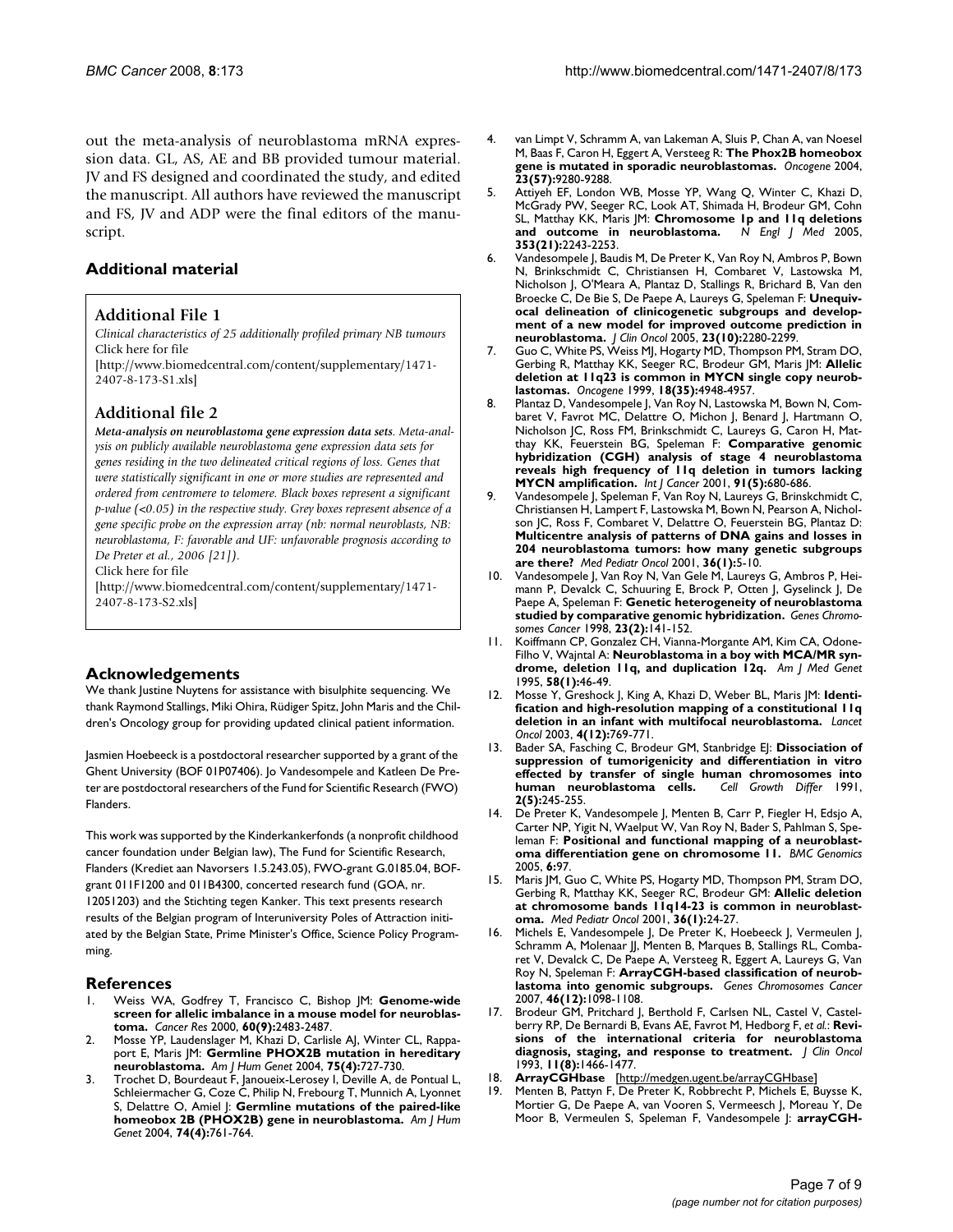**[base: an analysis platform for comparative genomic hybridi](http://www.ncbi.nlm.nih.gov/entrez/query.fcgi?cmd=Retrieve&db=PubMed&dopt=Abstract&list_uids=15910681)[zation microarrays.](http://www.ncbi.nlm.nih.gov/entrez/query.fcgi?cmd=Retrieve&db=PubMed&dopt=Abstract&list_uids=15910681)** *BMC Bioinformatics* 2005, **6:**124.

- 20. Berwanger B, Hartmann O, Bergmann E, Bernard S, Nielsen D, Krause M, Kartal A, Flynn D, Wiedemeyer R, Schwab M, Schafer H, Christiansen H, Eilers M: **[Loss of a FYN-regulated differentia](http://www.ncbi.nlm.nih.gov/entrez/query.fcgi?cmd=Retrieve&db=PubMed&dopt=Abstract&list_uids=12450793)[tion and growth arrest pathway in advanced stage neurob](http://www.ncbi.nlm.nih.gov/entrez/query.fcgi?cmd=Retrieve&db=PubMed&dopt=Abstract&list_uids=12450793)[lastoma.](http://www.ncbi.nlm.nih.gov/entrez/query.fcgi?cmd=Retrieve&db=PubMed&dopt=Abstract&list_uids=12450793)** *Cancer Cell* 2002, **2(5):**377-386.
- 21. De Preter K, Vandesompele J, Heimann P, Yigit N, Beckman S, Schramm A, Eggert A, Stallings RL, Benoit Y, Renard M, Paepe AD, Laureys G, Pahlman S, Speleman F: **[Human fetal neuroblast and](http://www.ncbi.nlm.nih.gov/entrez/query.fcgi?cmd=Retrieve&db=PubMed&dopt=Abstract&list_uids=16989664) [neuroblastoma transcriptome analysis confirms neuroblast](http://www.ncbi.nlm.nih.gov/entrez/query.fcgi?cmd=Retrieve&db=PubMed&dopt=Abstract&list_uids=16989664) origin and highlights neuroblastoma candidate genes.** *Genome Biol* 2006, **7(9):**R84.
- 22. McArdle L, McDermott M, Purcell R, Grehan D, O'Meara A, Breatnach F, Catchpoole D, Culhane AC, Jeffery I, Gallagher WM, Stallings RL: **[Oligonucleotide microarray analysis of gene expression](http://www.ncbi.nlm.nih.gov/entrez/query.fcgi?cmd=Retrieve&db=PubMed&dopt=Abstract&list_uids=15090470) [in neuroblastoma displaying loss of chromosome 11q.](http://www.ncbi.nlm.nih.gov/entrez/query.fcgi?cmd=Retrieve&db=PubMed&dopt=Abstract&list_uids=15090470)** *Carcinogenesis* 2004, **25(9):**1599-1609.
- 23. Oberthuer A, Berthold F, Warnat P, Hero B, Kahlert Y, Spitz R, Ernestus K, Konig R, Haas S, Eils R, Schwab M, Brors B, Westermann F, Fischer M: **[Customized oligonucleotide microarray gene](http://www.ncbi.nlm.nih.gov/entrez/query.fcgi?cmd=Retrieve&db=PubMed&dopt=Abstract&list_uids=17075126) [expression-based classification of neuroblastoma patients](http://www.ncbi.nlm.nih.gov/entrez/query.fcgi?cmd=Retrieve&db=PubMed&dopt=Abstract&list_uids=17075126) [outperforms current clinical risk stratification.](http://www.ncbi.nlm.nih.gov/entrez/query.fcgi?cmd=Retrieve&db=PubMed&dopt=Abstract&list_uids=17075126)** *J Clin Oncol* 2006, **24(31):**5070-5078.
- 24. Ohira M, Oba S, Nakamura Y, Isogai E, Kaneko S, Nakagawa A, Hirata T, Kubo H, Goto T, Yamada S, Yoshida Y, Fuchioka M, Ishii S, Nakagawara A: **[Expression profiling using a tumor-specific cDNA](http://www.ncbi.nlm.nih.gov/entrez/query.fcgi?cmd=Retrieve&db=PubMed&dopt=Abstract&list_uids=15837623) [microarray predicts the prognosis of intermediate risk neu](http://www.ncbi.nlm.nih.gov/entrez/query.fcgi?cmd=Retrieve&db=PubMed&dopt=Abstract&list_uids=15837623)[roblastomas.](http://www.ncbi.nlm.nih.gov/entrez/query.fcgi?cmd=Retrieve&db=PubMed&dopt=Abstract&list_uids=15837623)** *Cancer Cell* 2005, **7(4):**337-350.
- 25. Schramm A, Schulte JH, Klein-Hitpass L, Havers W, Sieverts H, Berwanger B, Christiansen H, Warnat P, Brors B, Eils J, Eils R, Eggert A: **[Prediction of clinical outcome and biological characteriza](http://www.ncbi.nlm.nih.gov/entrez/query.fcgi?cmd=Retrieve&db=PubMed&dopt=Abstract&list_uids=16103881)[tion of neuroblastoma by expression profiling.](http://www.ncbi.nlm.nih.gov/entrez/query.fcgi?cmd=Retrieve&db=PubMed&dopt=Abstract&list_uids=16103881)** *Oncogene* 2005, **24(53):**7902-7912.
- 26. Wang Q, Diskin S, Rappaport E, Attiyeh E, Mosse Y, Shue D, Seiser E, Jagannathan J, Shusterman S, Bansal M, Khazi D, Winter C, Okawa E, Grant G, Cnaan A, Zhao H, Cheung NK, Gerald W, London W, Matthay KK, Brodeur GM, Maris JM: **[Integrative genomics identifies](http://www.ncbi.nlm.nih.gov/entrez/query.fcgi?cmd=Retrieve&db=PubMed&dopt=Abstract&list_uids=16778177) [distinct molecular classes of neuroblastoma and shows that](http://www.ncbi.nlm.nih.gov/entrez/query.fcgi?cmd=Retrieve&db=PubMed&dopt=Abstract&list_uids=16778177) multiple genes are targeted by regional alterations in DNA [copy number.](http://www.ncbi.nlm.nih.gov/entrez/query.fcgi?cmd=Retrieve&db=PubMed&dopt=Abstract&list_uids=16778177)** *Cancer Res* 2006, **66(12):**6050-6062.
- 27. **RTPrimerDB** [\[http://medgen.ugent.be/rtprimerdb/\]](http://medgen.ugent.be/rtprimerdb/)
- 28. Pattyn F, Robbrecht P, De Paepe A, Speleman F, Vandesompele J: **[RTPrimerDB: the real-time PCR primer and probe data](http://www.ncbi.nlm.nih.gov/entrez/query.fcgi?cmd=Retrieve&db=PubMed&dopt=Abstract&list_uids=16381959)[base, major update 2006.](http://www.ncbi.nlm.nih.gov/entrez/query.fcgi?cmd=Retrieve&db=PubMed&dopt=Abstract&list_uids=16381959)** *Nucleic Acids Res* 2006, **34(Database issue):**D684-8.
- 29. Pattyn F, Speleman F, De Paepe A, Vandesompele J: **[RTPrimerDB:](http://www.ncbi.nlm.nih.gov/entrez/query.fcgi?cmd=Retrieve&db=PubMed&dopt=Abstract&list_uids=12519963) [the real-time PCR primer and probe database.](http://www.ncbi.nlm.nih.gov/entrez/query.fcgi?cmd=Retrieve&db=PubMed&dopt=Abstract&list_uids=12519963)** *Nucleic Acids Res* 2003, **31(1):**122-123.
- 30. Vandesompele J, De Paepe A, Speleman F: **[Elimination of primer](http://www.ncbi.nlm.nih.gov/entrez/query.fcgi?cmd=Retrieve&db=PubMed&dopt=Abstract&list_uids=11906156)[dimer artifacts and genomic coamplification using a two](http://www.ncbi.nlm.nih.gov/entrez/query.fcgi?cmd=Retrieve&db=PubMed&dopt=Abstract&list_uids=11906156)[step SYBR green I real-time RT-PCR.](http://www.ncbi.nlm.nih.gov/entrez/query.fcgi?cmd=Retrieve&db=PubMed&dopt=Abstract&list_uids=11906156)** *Anal Biochem* 2002, **303(1):**95-98.
- 31. Aranyi T, Varadi A, Simon I, Tusnady GE: **[The BiSearch web](http://www.ncbi.nlm.nih.gov/entrez/query.fcgi?cmd=Retrieve&db=PubMed&dopt=Abstract&list_uids=17022803) [server.](http://www.ncbi.nlm.nih.gov/entrez/query.fcgi?cmd=Retrieve&db=PubMed&dopt=Abstract&list_uids=17022803)** *BMC Bioinformatics* 2006, **7:**431.
- 32. Tusnady GE, Simon I, Varadi A, Aranyi T: **[BiSearch: primer-design](http://www.ncbi.nlm.nih.gov/entrez/query.fcgi?cmd=Retrieve&db=PubMed&dopt=Abstract&list_uids=15653630) [and search tool for PCR on bisulfite-treated genomes.](http://www.ncbi.nlm.nih.gov/entrez/query.fcgi?cmd=Retrieve&db=PubMed&dopt=Abstract&list_uids=15653630)** *Nucleic Acids Res* 2005, **33(1):**e9.
- 33. Pattyn F, Hoebeeck J, Robbrecht P, Michels E, De Paepe A, Bottu G, Coornaert D, Herzog R, Speleman F, Vandesompele J: **[methBLAST](http://www.ncbi.nlm.nih.gov/entrez/query.fcgi?cmd=Retrieve&db=PubMed&dopt=Abstract&list_uids=17094804) [and methPrimerDB: web-tools for PCR based methylation](http://www.ncbi.nlm.nih.gov/entrez/query.fcgi?cmd=Retrieve&db=PubMed&dopt=Abstract&list_uids=17094804) [analysis.](http://www.ncbi.nlm.nih.gov/entrez/query.fcgi?cmd=Retrieve&db=PubMed&dopt=Abstract&list_uids=17094804)** *BMC Bioinformatics* 2006, **7:**496.
- Breen CJ, O'Meara A, McDermott M, Mullarkey M, Stallings RL: **Coordinate deletion of chromosome 3p and 11q in neurob[lastoma detected by comparative genomic hybridization.](http://www.ncbi.nlm.nih.gov/entrez/query.fcgi?cmd=Retrieve&db=PubMed&dopt=Abstract&list_uids=10913676)** *Cancer Genet Cytogenet* 2000, **120(1):**44-49.
- 35. Luttikhuis ME, Powell JE, Rees SA, Genus T, Chughtai S, Ramani P, Mann JR, McConville CM: **[Neuroblastomas with chromosome](http://www.ncbi.nlm.nih.gov/entrez/query.fcgi?cmd=Retrieve&db=PubMed&dopt=Abstract&list_uids=11506492) [11q loss and single copy MYCN comprise a biologically dis](http://www.ncbi.nlm.nih.gov/entrez/query.fcgi?cmd=Retrieve&db=PubMed&dopt=Abstract&list_uids=11506492)[tinct group of tumours with adverse prognosis.](http://www.ncbi.nlm.nih.gov/entrez/query.fcgi?cmd=Retrieve&db=PubMed&dopt=Abstract&list_uids=11506492)** *Br J Cancer* 2001, **85(4):**531-537.
- 36. Griffiths-Jones S: **[The microRNA Registry.](http://www.ncbi.nlm.nih.gov/entrez/query.fcgi?cmd=Retrieve&db=PubMed&dopt=Abstract&list_uids=14681370)** *Nucleic Acids Res* 2004, **32(Database issue):**D109-11.
- 37. Griffiths-Jones S, Grocock RJ, van Dongen S, Bateman A, Enright AJ: **[miRBase: microRNA sequences, targets and gene nomencla](http://www.ncbi.nlm.nih.gov/entrez/query.fcgi?cmd=Retrieve&db=PubMed&dopt=Abstract&list_uids=16381832)[ture.](http://www.ncbi.nlm.nih.gov/entrez/query.fcgi?cmd=Retrieve&db=PubMed&dopt=Abstract&list_uids=16381832)** *Nucleic Acids Res* 2006, **34(Database issue):**D140-4.
- 38. Spitz R, Oberthuer A, Zapatka M, Brors B, Hero B, Ernestus K, Oestreich J, Fischer M, Simon T, Berthold F: **[Oligonucleotide array](http://www.ncbi.nlm.nih.gov/entrez/query.fcgi?cmd=Retrieve&db=PubMed&dopt=Abstract&list_uids=16958102)[based comparative genomic hybridization \(aCGH\) of 90](http://www.ncbi.nlm.nih.gov/entrez/query.fcgi?cmd=Retrieve&db=PubMed&dopt=Abstract&list_uids=16958102) neuroblastomas reveals aberration patterns closely associ[ated with relapse pattern and outcome.](http://www.ncbi.nlm.nih.gov/entrez/query.fcgi?cmd=Retrieve&db=PubMed&dopt=Abstract&list_uids=16958102)** *Genes Chromosomes Cancer* 2006, **45(12):**1130-1142.
- 39. Gangwani L: **[Deficiency of the zinc finger protein ZPR1 causes](http://www.ncbi.nlm.nih.gov/entrez/query.fcgi?cmd=Retrieve&db=PubMed&dopt=Abstract&list_uids=17068332) [defects in transcription and cell cycle progression.](http://www.ncbi.nlm.nih.gov/entrez/query.fcgi?cmd=Retrieve&db=PubMed&dopt=Abstract&list_uids=17068332)** *J Biol Chem* 2006, **281(52):**40330-40340.
- 40. Doran B, Gherbesi N, Hendricks G, Flavell RA, Davis RJ, Gangwani L: **[Deficiency of the zinc finger protein ZPR1 causes neurode](http://www.ncbi.nlm.nih.gov/entrez/query.fcgi?cmd=Retrieve&db=PubMed&dopt=Abstract&list_uids=16648254)[generation.](http://www.ncbi.nlm.nih.gov/entrez/query.fcgi?cmd=Retrieve&db=PubMed&dopt=Abstract&list_uids=16648254)** *Proc Natl Acad Sci U S A* 2006, **103(19):**7471-7475.
- 41. Owens GC, Orr EA, DeMasters BK, Muschel RJ, Berens ME, Kruse CA: **[Overexpression of a transmembrane isoform of neural](http://www.ncbi.nlm.nih.gov/entrez/query.fcgi?cmd=Retrieve&db=PubMed&dopt=Abstract&list_uids=9581848) [cell adhesion molecule alters the invasiveness of rat CNS-1](http://www.ncbi.nlm.nih.gov/entrez/query.fcgi?cmd=Retrieve&db=PubMed&dopt=Abstract&list_uids=9581848) [glioma.](http://www.ncbi.nlm.nih.gov/entrez/query.fcgi?cmd=Retrieve&db=PubMed&dopt=Abstract&list_uids=9581848)** *Cancer Res* 1998, **58(9):**2020-2028.
- Perl AK, Dahl U, Wilgenbus P, Cremer H, Semb H, Christofori G: **[Reduced expression of neural cell adhesion molecule induces](http://www.ncbi.nlm.nih.gov/entrez/query.fcgi?cmd=Retrieve&db=PubMed&dopt=Abstract&list_uids=10086383) [metastatic dissemination of pancreatic beta tumor cells.](http://www.ncbi.nlm.nih.gov/entrez/query.fcgi?cmd=Retrieve&db=PubMed&dopt=Abstract&list_uids=10086383)** *Nat Med* 1999, **5(3):**286-291.
- 43. Roesler J, Srivatsan E, Moatamed F, Peters J, Livingston EH: **[Tumor](http://www.ncbi.nlm.nih.gov/entrez/query.fcgi?cmd=Retrieve&db=PubMed&dopt=Abstract&list_uids=9324132) [suppressor activity of neural cell adhesion molecule in colon](http://www.ncbi.nlm.nih.gov/entrez/query.fcgi?cmd=Retrieve&db=PubMed&dopt=Abstract&list_uids=9324132) [carcinoma.](http://www.ncbi.nlm.nih.gov/entrez/query.fcgi?cmd=Retrieve&db=PubMed&dopt=Abstract&list_uids=9324132)** *Am J Surg* 1997, **174(3):**251-257.
- 44. Fogar P, Basso D, Pasquali C, De Paoli M, Sperti C, Roveroni G, Pedrazzoli S, Plebani M: **[Neural cell adhesion molecule \(N-](http://www.ncbi.nlm.nih.gov/entrez/query.fcgi?cmd=Retrieve&db=PubMed&dopt=Abstract&list_uids=9137477)[CAM\) in gastrointestinal neoplasias.](http://www.ncbi.nlm.nih.gov/entrez/query.fcgi?cmd=Retrieve&db=PubMed&dopt=Abstract&list_uids=9137477)** *Anticancer Res* 1997, **17(2B):**1227-1230.
- 45. Sasaki H, Yoshida K, Ikeda E, Asou H, Inaba M, Otani M, Kawase T: **[Expression of the neural cell adhesion molecule in astrocytic](http://www.ncbi.nlm.nih.gov/entrez/query.fcgi?cmd=Retrieve&db=PubMed&dopt=Abstract&list_uids=9587126) [tumors: an inverse correlation with malignancy.](http://www.ncbi.nlm.nih.gov/entrez/query.fcgi?cmd=Retrieve&db=PubMed&dopt=Abstract&list_uids=9587126)** *Cancer* 1998, **82(10):**1921-1931.
- 46. Blaheta RA, Daher FH, Michaelis M, Hasenberg C, Weich EM, Jonas D, Kotchetkov R, Doerr HW, Cinatl J Jr.: **[Chemoresistance](http://www.ncbi.nlm.nih.gov/entrez/query.fcgi?cmd=Retrieve&db=PubMed&dopt=Abstract&list_uids=17181871) [induces enhanced adhesion and transendothelial penetra](http://www.ncbi.nlm.nih.gov/entrez/query.fcgi?cmd=Retrieve&db=PubMed&dopt=Abstract&list_uids=17181871)tion of neuroblastoma cells by down-regulating NCAM sur[face expression.](http://www.ncbi.nlm.nih.gov/entrez/query.fcgi?cmd=Retrieve&db=PubMed&dopt=Abstract&list_uids=17181871)** *BMC Cancer* 2006, **6:**294.
- 47. Biederer T, Sara Y, Mozhayeva M, Atasoy D, Liu X, Kavalali ET, Sudhof TC: **[SynCAM, a synaptic adhesion molecule that drives syn](http://www.ncbi.nlm.nih.gov/entrez/query.fcgi?cmd=Retrieve&db=PubMed&dopt=Abstract&list_uids=12202822)[apse assembly.](http://www.ncbi.nlm.nih.gov/entrez/query.fcgi?cmd=Retrieve&db=PubMed&dopt=Abstract&list_uids=12202822)** *Science* 2002, **297(5586):**1525-1531.
- Kuramochi M, Fukuhara H, Nobukuni T, Kanbe T, Maruyama T, Ghosh HP, Pletcher M, Isomura M, Onizuka M, Kitamura T, Sekiya T, Reeves RH, Murakami Y: **[TSLC1 is a tumor-suppressor gene in](http://www.ncbi.nlm.nih.gov/entrez/query.fcgi?cmd=Retrieve&db=PubMed&dopt=Abstract&list_uids=11279526) [human non-small-cell lung cancer.](http://www.ncbi.nlm.nih.gov/entrez/query.fcgi?cmd=Retrieve&db=PubMed&dopt=Abstract&list_uids=11279526)** *Nat Genet* 2001, **27(4):**427-430.
- 49. Fukuhara H, Kuramochi M, Fukami T, Kasahara K, Furuhata M, Nobukuni T, Maruyama T, Isogai K, Sekiya T, Shuin T, Kitamura T, Reeves RH, Murakami Y: **[Promoter methylation of TSLC1 and](http://www.ncbi.nlm.nih.gov/entrez/query.fcgi?cmd=Retrieve&db=PubMed&dopt=Abstract&list_uids=12079507) [tumor suppression by its gene product in human prostate](http://www.ncbi.nlm.nih.gov/entrez/query.fcgi?cmd=Retrieve&db=PubMed&dopt=Abstract&list_uids=12079507) [cancer.](http://www.ncbi.nlm.nih.gov/entrez/query.fcgi?cmd=Retrieve&db=PubMed&dopt=Abstract&list_uids=12079507)** *Jpn J Cancer Res* 2002, **93(6):**605-609.
- 50. Ito T, Shimada Y, Hashimoto Y, Kaganoi J, Kan T, Watanabe G, Murakami Y, Imamura M: **[Involvement of TSLC1 in progression](http://www.ncbi.nlm.nih.gov/entrez/query.fcgi?cmd=Retrieve&db=PubMed&dopt=Abstract&list_uids=14559819) [of esophageal squamous cell carcinoma.](http://www.ncbi.nlm.nih.gov/entrez/query.fcgi?cmd=Retrieve&db=PubMed&dopt=Abstract&list_uids=14559819)** *Cancer Res* 2003, **63(19):**6320-6326.
- 51. Murakami Y: **[Involvement of a cell adhesion molecule, TSLC1/](http://www.ncbi.nlm.nih.gov/entrez/query.fcgi?cmd=Retrieve&db=PubMed&dopt=Abstract&list_uids=16128739) [IGSF4, in human oncogenesis.](http://www.ncbi.nlm.nih.gov/entrez/query.fcgi?cmd=Retrieve&db=PubMed&dopt=Abstract&list_uids=16128739)** *Cancer Sci* 2005, **96(9):**543-552.
- 52. Steenbergen RD, Kramer D, Braakhuis BJ, Stern PL, Verheijen RH, Meijer CJ, Snijders PJ: **[TSLC1 gene silencing in cervical cancer](http://www.ncbi.nlm.nih.gov/entrez/query.fcgi?cmd=Retrieve&db=PubMed&dopt=Abstract&list_uids=14970278) [cell lines and cervical neoplasia.](http://www.ncbi.nlm.nih.gov/entrez/query.fcgi?cmd=Retrieve&db=PubMed&dopt=Abstract&list_uids=14970278)** *J Natl Cancer Inst* 2004, **96(4):**294-305.
- 53. Attiyeh EF, Mosse Y, Wang Q, Winter C, Deepa K, Pecor KM, Maris JM: **Functional and sequence validation of candidate chromosome 11 neuroblastoma suppressor genes: Los Angeles, California.** ; 2006:45.
- 54. Gomyo H, Arai Y, Tanigami A, Murakami Y, Hattori M, Hosoda F, Arai K, Aikawa Y, Tsuda H, Hirohashi S, Asakawa S, Shimizu N, Soeda E, Sakaki Y, Ohki M: **[A 2-Mb sequence-ready contig map and a](http://www.ncbi.nlm.nih.gov/entrez/query.fcgi?cmd=Retrieve&db=PubMed&dopt=Abstract&list_uids=10610705) [novel immunoglobulin superfamily gene IGSF4 in the LOH](http://www.ncbi.nlm.nih.gov/entrez/query.fcgi?cmd=Retrieve&db=PubMed&dopt=Abstract&list_uids=10610705) [region of chromosome 11q23.2.](http://www.ncbi.nlm.nih.gov/entrez/query.fcgi?cmd=Retrieve&db=PubMed&dopt=Abstract&list_uids=10610705)** *Genomics* 1999, **62(2):**139-146.
- 55. Alaminos M, Davalos V, Cheung NK, Gerald WL, Esteller M: **[Clus](http://www.ncbi.nlm.nih.gov/entrez/query.fcgi?cmd=Retrieve&db=PubMed&dopt=Abstract&list_uids=15316056)[tering of gene hypermethylation associated with clinical risk](http://www.ncbi.nlm.nih.gov/entrez/query.fcgi?cmd=Retrieve&db=PubMed&dopt=Abstract&list_uids=15316056) [groups in neuroblastoma.](http://www.ncbi.nlm.nih.gov/entrez/query.fcgi?cmd=Retrieve&db=PubMed&dopt=Abstract&list_uids=15316056)** *J Natl Cancer Inst* 2004, **96(16):**1208-1219.
- 56. Banelli B, Gelvi I, Di Vinci A, Scaruffi P, Casciano I, Allemanni G, Bonassi S, Tonini GP, Romani M: **[Distinct CpG methylation pro](http://www.ncbi.nlm.nih.gov/entrez/query.fcgi?cmd=Retrieve&db=PubMed&dopt=Abstract&list_uids=16044164)[files characterize different clinical groups of neuroblastic](http://www.ncbi.nlm.nih.gov/entrez/query.fcgi?cmd=Retrieve&db=PubMed&dopt=Abstract&list_uids=16044164) [tumors.](http://www.ncbi.nlm.nih.gov/entrez/query.fcgi?cmd=Retrieve&db=PubMed&dopt=Abstract&list_uids=16044164)** *Oncogene* 2005, **24(36):**5619-5628.